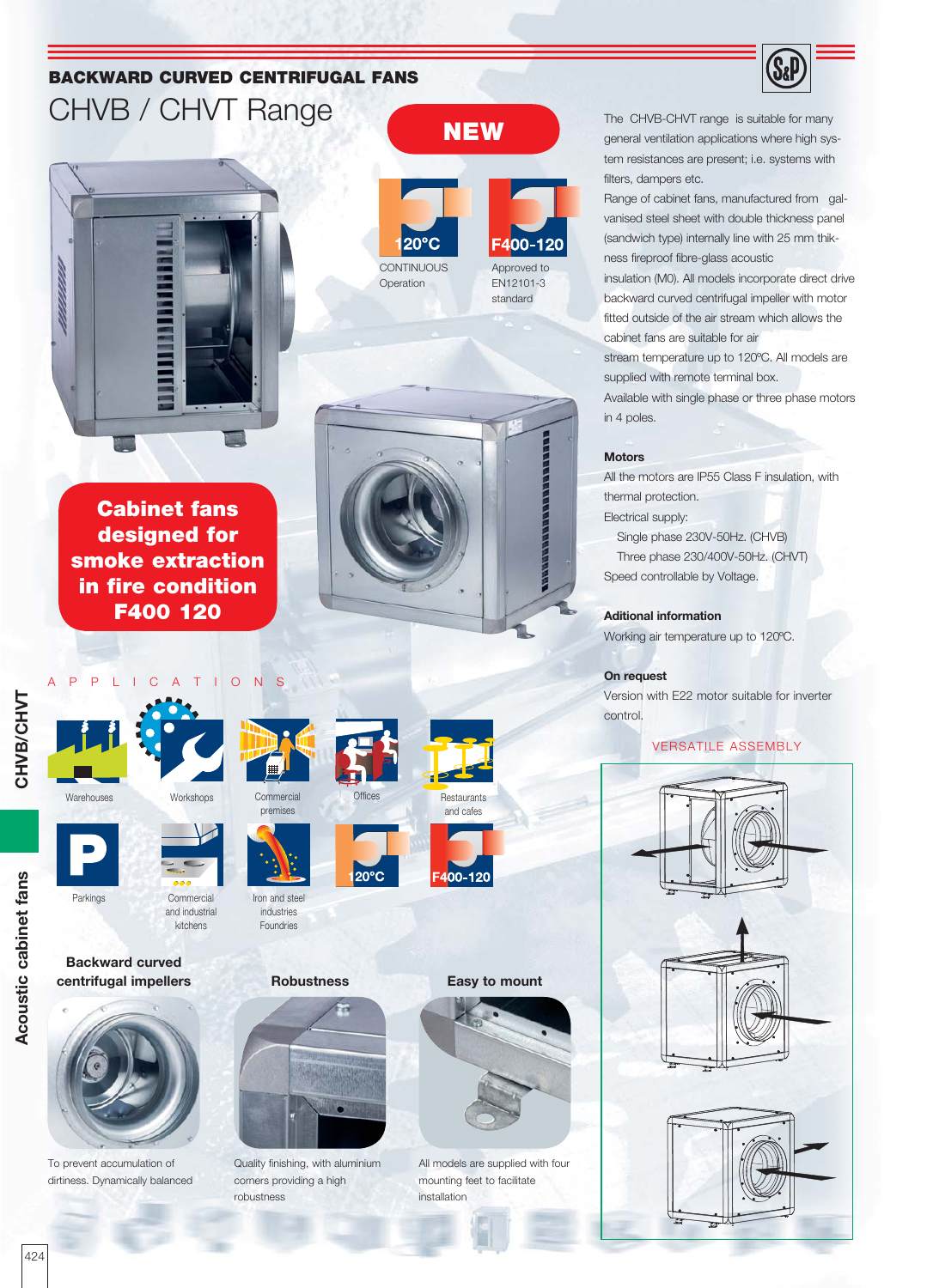

#### **Technical characteristics**

Before installation check that the product electrical characteristics listed on the data plate label (Voltage, power, frequency etc) match those of the intended electrical supply.

|                 | <b>Speed</b> | <b>Maximum</b><br>power<br>absorbed | <b>Maximum</b><br>current<br>absorbed | <b>Maximum</b><br>air volume | <b>Maximum</b><br>temperature | <b>Sound</b><br>pressure<br>level at $1.5m$ | Weight | <b>Speed</b><br>controller* |
|-----------------|--------------|-------------------------------------|---------------------------------------|------------------------------|-------------------------------|---------------------------------------------|--------|-----------------------------|
| <b>Model</b>    | (r.p.m.)     | (W)                                 | (A)                                   | (m <sup>3</sup> /h)          | (C)                           | (dB(A))                                     | (kg)   |                             |
| CHVB/4-3000/315 | 1390         | 305                                 | 1,45                                  | 2670                         | 120                           | 58                                          | 46     | REB-1 N                     |
| CHVB/4-4000/355 | 1315         | 530                                 | 2,3                                   | 4300                         | 120                           | 64                                          | 75     | <b>REB-2.5 N</b>            |
| CHVB/4-6000/400 | 1370         | 1060                                | 5,05                                  | 6480                         | 120                           | 70                                          | 90     | <b>REB-10</b>               |
| CHVT/4-3000/315 | 1410         | 320                                 | 0,86                                  | 2770                         | 120                           | 58                                          | 46     | <b>RMT-1,5</b>              |
| CHVT/4-4000/355 | 1420         | 520                                 | 1,3                                   | 4310                         | 120                           | 64                                          | 75     | <b>RMT-1,5</b>              |
| CHVT/4-6000/400 | 1295         | 912                                 | 1,95                                  | 6560                         | 120                           | 70                                          | 90     | <b>RMT-2.5</b>              |

\* Three phase speed controllers (RMT) are suitable for 400 V

#### **Acoustic characteristics**

Sound power level spectrum in dB(A) at the corresponding frequency band (Hz):

Working point positions: LP: Low pressure;

 MP: Medium pressure; HP: High pressure

| 4-3000/315 |    | 63 | 125 | 250 | 500 | 1000 | 2000 | 4000 | 8000 | LwA |
|------------|----|----|-----|-----|-----|------|------|------|------|-----|
|            | LР | 44 | 70  | 67  | 67  | 69   | 68   | 63   | 60   | 76  |
| Inlet      | MP | 44 | 64  | 69  | 60  | 61   | 60   | 57   | 52   | 72  |
|            | HP | 44 | 62  | 64  | 71  | 71   | 67   | 63   | 55   | 76  |
|            | LP | 42 | 72  | 67  | 68  | 69   | 69   | 63   | 60   | 77  |
| Outlet     | MP | 40 | 66  | 64  | 66  | 68   | 66   | 61   | 54   | 73  |
|            | HP | 39 | 62  | 63  | 64  | 67   | 66   | 61   | 53   | 72  |
|            | LP | 37 | 63  | 60  | 55  | 55   | 55   | 54   | 48   | 66  |
| Radiated   | MP | 37 | 57  | 62  | 48  | 47   | 47   | 48   | 40   | 64  |
|            | HP | 37 | 55  | 57  | 59  | 57   | 54   | 54   | 43   | 64  |

| 4-6000/400 |    | 63 | 125 | 250 | 500 | 1000 | 2000 | 4000 | 8000 | LwA |
|------------|----|----|-----|-----|-----|------|------|------|------|-----|
|            | LP | 51 | 70  | 70  | 73  | 83   | 78   | 71   | 74   | 85  |
| Inlet      | MP | 50 | 64  | 68  | 73  | 75   | 71   | 69   | 65   | 79  |
|            | HP | 55 | 68  | 71  | 75  | 79   | 75   | 71   | 64   | 82  |
|            | LP | 53 | 73  | 73  | 75  | 84   | 82   | 73   | 75   | 87  |
| Outlet     | MP | 49 | 68  | 68  | 70  | 72   | 69   | 70   | 66   | 78  |
|            | HP | 58 | 70  | 72  | 72  | 72   | 70   | 70   | 63   | 79  |
|            | LP | 47 | 59  | 58  | 60  | 64   | 58   | 53   | 55   | 68  |
| Radiated   | MP | 46 | 53  | 56  | 60  | 56   | 51   | 51   | 46   | 64  |
|            | HP | 51 | 57  | 59  | 62  | 60   | 55   | 53   | 45   | 67  |

| 4-4000/355 |    | 63 | 125 | 250 | 500 | 1000 | 2000 | 4000 | 8000 | LwA |
|------------|----|----|-----|-----|-----|------|------|------|------|-----|
|            | LP | 51 | 69  | 71  | 70  | 72   | 71   | 69   | 75   | 80  |
| Inlet      | MP | 50 | 67  | 69  | 70  | 72   | 67   | 67   | 69   | 78  |
|            | HP | 51 | 67  | 67  | 72  | 76   | 71   | 68   | 63   | 79  |
|            | LP | 50 | 74  | 73  | 73  | 72   | 72   | 69   | 66   | 80  |
| Outlet     | MP | 47 | 74  | 70  | 70  | 70   | 68   | 64   | 60   | 78  |
|            | HP | 48 | 65  | 66  | 66  | 67   | 65   | 63   | 56   | 73  |
|            | LP | 46 | 65  | 63  | 58  | 56   | 54   | 56   | 58   | 69  |
| Radiated   | MP | 45 | 63  | 61  | 58  | 56   | 50   | 54   | 52   | 67  |
|            | HP | 46 | 63  | 59  | 60  | 60   | 54   | 55   | 46   | 67  |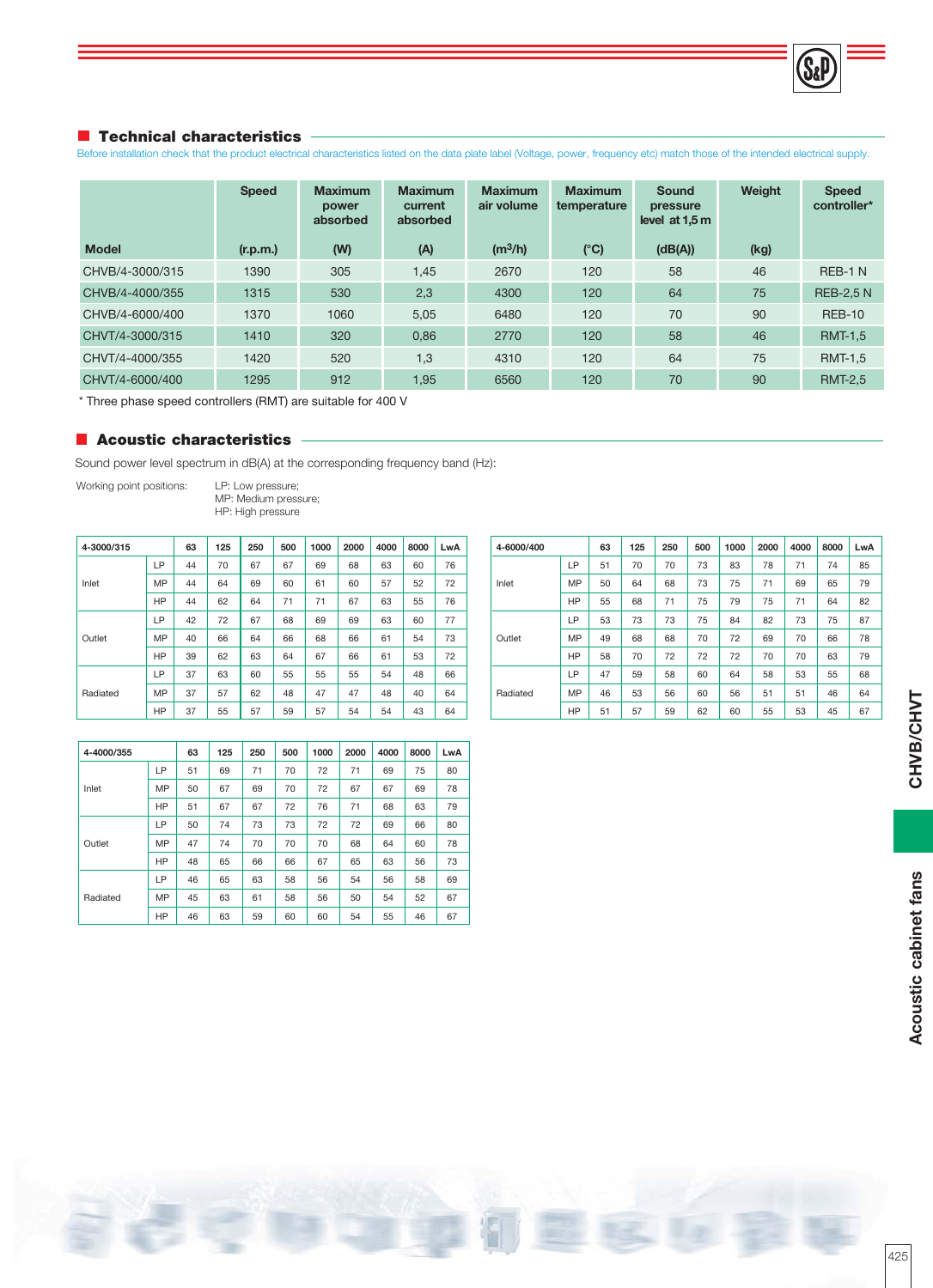#### **Performance curves**

- $-Q =$  Air volume in, m<sup>3</sup>/hr and m<sup>3</sup>/s.
- Pe = Static pressure in mmWG and Pa.
- Dry air at 20ºC and 760 mmHg.
- Air flow data in accordance with the following standards: UNE 100-212-89, BS 848, Part 1; AMCA 210-85 and ASHRAE 51-1985.

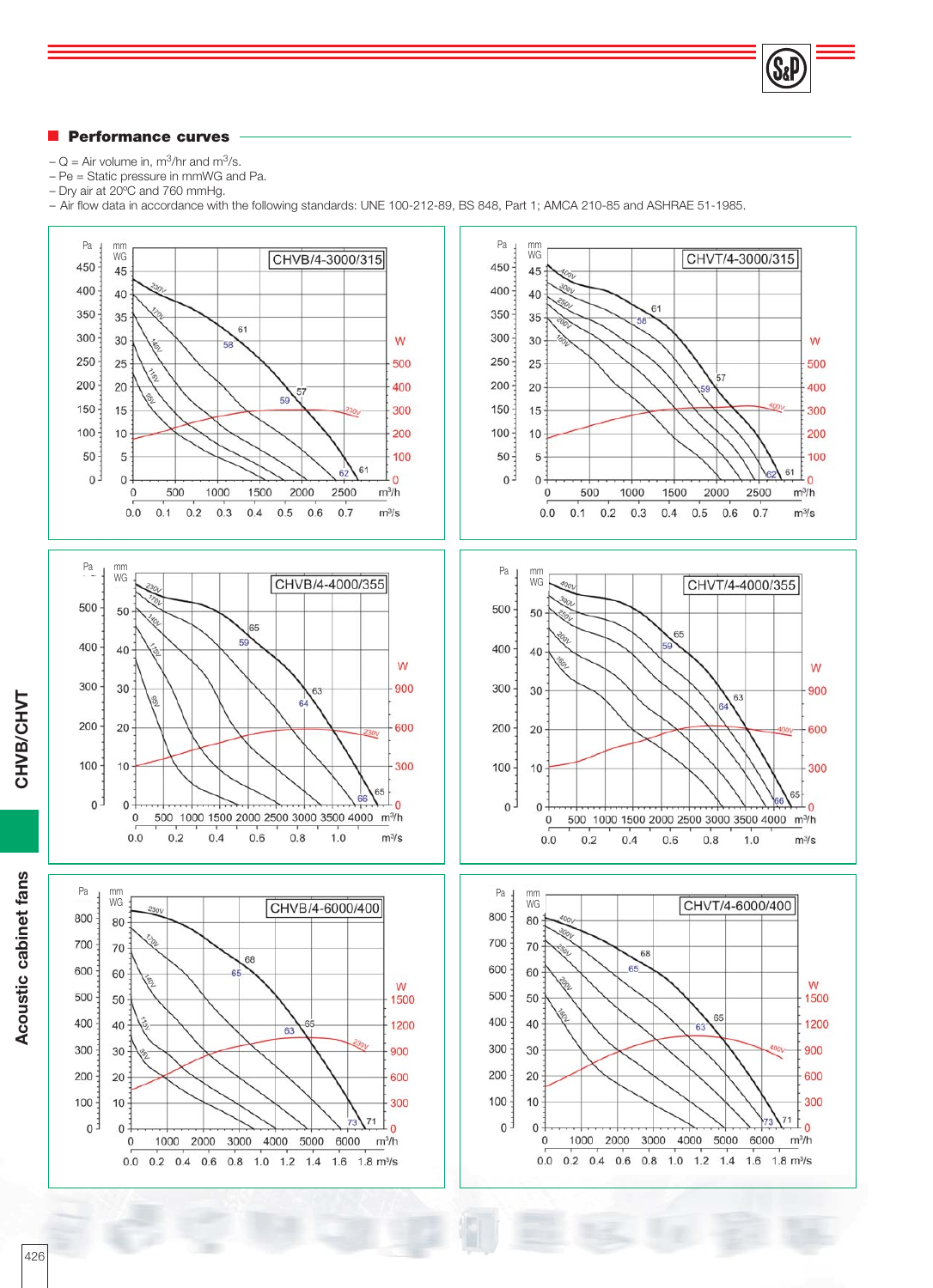## **Dimensions (mm)**



| <b>Albumania Maria Maria Albumania</b> | ă                         |
|----------------------------------------|---------------------------|
| þ                                      | $\frac{5}{2}$<br>6⊿<br>هَ |
|                                        |                           |
| $\overline{a_1}$                       |                           |
| $\overline{a}$<br>$rac{a_2}{a_3}$      |                           |

(Sa

| <b>Model</b>    | A   | в   | С   | D   | Е   |     | н   | a   | a1  | a2  | аЗ  | b   | b1  | b <sub>2</sub> | b3  |
|-----------------|-----|-----|-----|-----|-----|-----|-----|-----|-----|-----|-----|-----|-----|----------------|-----|
| CHVB/4-3000/315 | 548 | 573 | 527 | 315 | 247 | 618 | 299 | 148 | 110 | 160 | 182 | 429 | 154 | 441            | 462 |
| CHVB/4-4000/355 | 648 | 673 | 572 | 355 | 292 | 718 | 349 | 187 | 106 | 199 | 221 | 529 | 187 | 541            | 562 |
| CHVB/4-6000/400 | 798 | 823 | 572 | 400 | 292 | 858 | 499 | 196 | 15  | 208 | 230 | 679 | 237 | 691            | 712 |
| CHVT/4-3000/315 | 548 | 573 | 527 | 315 | 247 | 618 | 299 | 148 | 10  | 160 | 182 | 429 | 154 | 441            | 462 |
| CHVT/4-4000/355 | 648 | 673 | 572 | 355 | 292 | 718 | 349 | 187 | 106 | 199 | 221 | 529 | 187 | 541            | 562 |
| CHVT/4-6000/400 | 798 | 823 | 572 | 400 | 292 | 858 | 499 | 196 | 15  | 208 | 230 | 679 | 237 | 69             | 712 |

CHVB/CHVT **CHVB/CHVT**